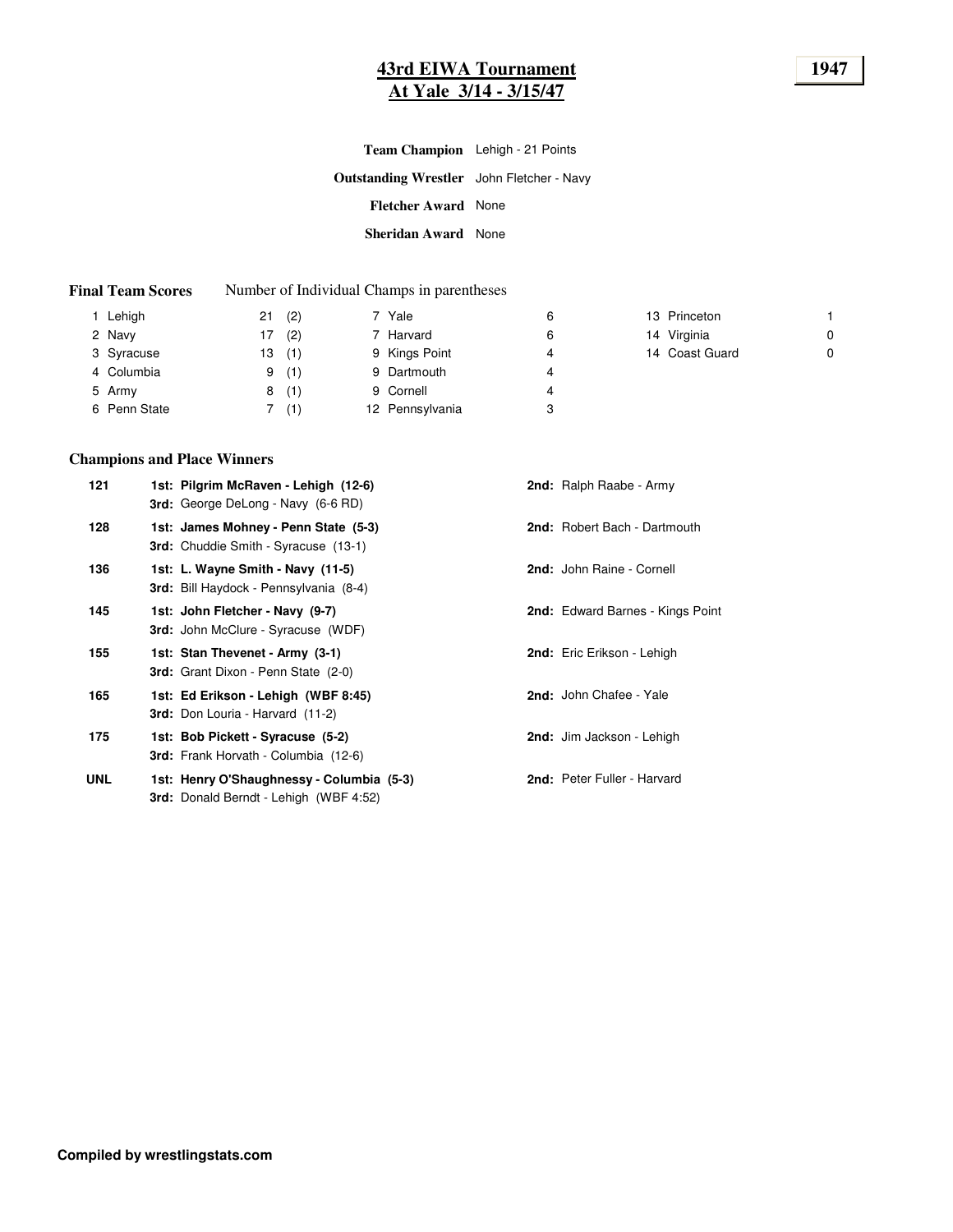## **3/14/1947 and 3/15/1947 at Yale 1947 EIWA Championship Page 1 of 4**

## **121 Weight Class**

| George DeLong, Navy                                 |                         |                         |                                   |
|-----------------------------------------------------|-------------------------|-------------------------|-----------------------------------|
| Jesse Williams, Coast Guard                         | George DeLong Fall 1:32 |                         |                                   |
| Lew Dolan, Dartmouth                                |                         | George DeLong 10-4      |                                   |
| Ed Beidelman, Pennsylvania                          | Lew Dolan 8-2           |                         |                                   |
| Pilgrim McRaven, Lehigh                             |                         |                         | Pilgrim McRaven 6-3               |
| Bye                                                 | Pilgrim McRaven         |                         |                                   |
| Bob Ericson, Syracuse                               |                         | Pilgrim McRaven 12-3    |                                   |
| George Schautz, Penn State                          | Bob Ericson 7-5         |                         |                                   |
| Charles Hall, Princeton                             |                         |                         | Pilgrim McRaven 12-6              |
|                                                     | <b>Charles Hall</b>     |                         |                                   |
| Bye                                                 |                         | Charles Hall 6-4        |                                   |
| Beale Wilhot, Virginia                              | Beale Wilhot 15-6       |                         |                                   |
| Earle Wilde, Cornell                                |                         |                         |                                   |
| Ralph Raabe, Army                                   | Ralph Raabe             |                         | Ralph Raabe                       |
| Bye                                                 |                         | Ralph Raabe 4-2         |                                   |
| Charles Kiorpes, Columbia                           | Charles Kiorpes 8-6     |                         |                                   |
| George Hastings, Yale                               |                         |                         |                                   |
|                                                     |                         |                         | Third Place: George DeLong 6-6 RD |
| 128 Weight Class                                    |                         |                         |                                   |
| James Mohney, Penn State                            |                         |                         |                                   |
|                                                     | James Mohney 7-3        |                         |                                   |
| Al Fern, Army                                       |                         | James Mohney 8-2        |                                   |
| Richard Hay, Coast Guard                            | Richard Hay 2-1         |                         |                                   |
| Sherwin Levy, Pennsylvania                          |                         |                         | James Mohney                      |
| Chuddie Smith, Syracuse                             | Chuddie Smith Fall 5:02 |                         |                                   |
| P.F. Bushy, Harvard                                 |                         | Chuddie Smith Fall 5:38 |                                   |
| Alfred McNulty, Princeton                           | <b>Alfred McNulty</b>   |                         |                                   |
| Bye                                                 |                         |                         |                                   |
| Joe Calby, Cornell                                  |                         |                         | James Mohney 5-3                  |
| Shuyler Pulford, Yale                               | Joe Calby 6-4           |                         |                                   |
| <b>Bill Chandler, Navy</b>                          |                         | Joe Calby RD            |                                   |
| James Koonitz, Virginia                             | Bill Chandler Fall 2:10 |                         |                                   |
|                                                     |                         |                         |                                   |
| Robert Bach, Dartmouth                              |                         |                         | Robert Bach                       |
|                                                     | Robert Bach             |                         |                                   |
| Bye                                                 |                         | Robert Bach Fall 6:53   |                                   |
| Ralph Vrana, Columbia<br>Herman Bastianelli, Lehigh | Ralph Vrana 8-4         |                         |                                   |

**Third Place: Chuddie Smith 12-1**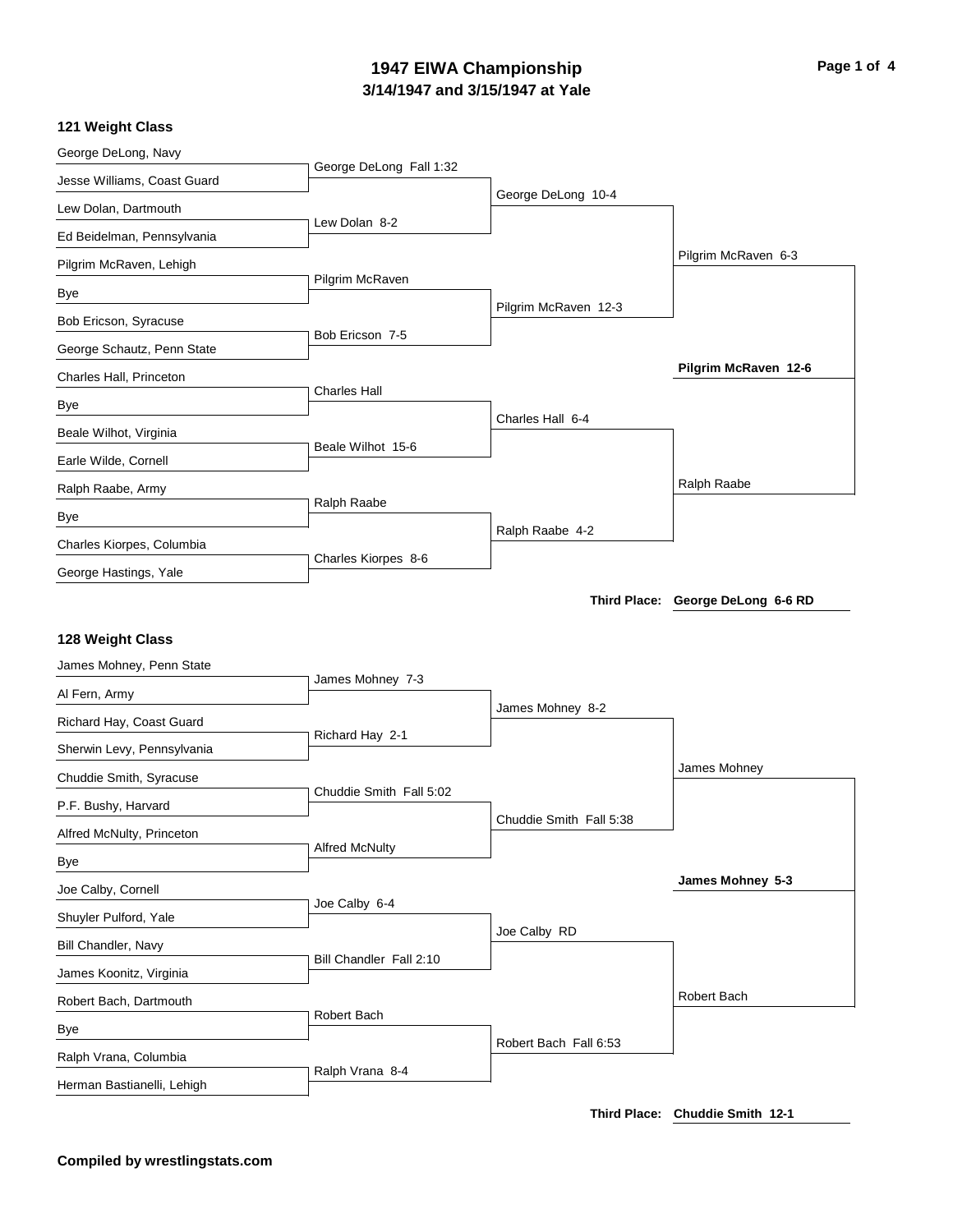## **3/14/1947 and 3/15/1947 at Yale 1947 EIWA Championship Page 2 of 4**

### **136 Weight Class**

| L. Wayne Smith, Navy                                  |                          |                         |                               |
|-------------------------------------------------------|--------------------------|-------------------------|-------------------------------|
| Bye                                                   | L. Wayne Smith           |                         |                               |
| Art Shelly, Syracuse                                  |                          | L. Wayne Smith 8-4      |                               |
| Dave Wilmer, Princeton                                | Art Shelly 8-1           |                         |                               |
| Bill Haydock, Pennsylvania                            |                          |                         | L. Wayne Smith                |
| Neilson Beard, Dartmouth                              | Bill Haydock Fall 7:50   |                         |                               |
| Norm Hascall, Yale                                    |                          | Bill Haydock 9-1        |                               |
| Phil Conserva, Columbia                               | Norm Hascall Fall 7:52   |                         |                               |
| John Raine, Cornell                                   |                          |                         | L. Wayne Smith 11-5           |
| Bye                                                   | John Raine               |                         |                               |
| Leo Noker, Penn State                                 |                          | John Raine 3-1          |                               |
| George Rynick, Coast Guard                            | Leo Noker 12-6           |                         |                               |
| Joe Burns, Lehigh                                     |                          |                         | John Raine 6-5                |
|                                                       | Joe Burns 7-2            |                         |                               |
| Bernard Norton, Virginia                              |                          | Joe Burns 6-3           |                               |
| Fred Trake, Harvard                                   | Fred Trake Fall 3:53     |                         |                               |
| Ed Robertson, Army                                    |                          |                         | Third Place: Bill Haydock 8-4 |
| 145 Weight Class<br>John Fletcher, Navy               |                          |                         |                               |
|                                                       |                          |                         |                               |
|                                                       | John Fletcher            |                         |                               |
| Bye                                                   |                          | John Fletcher Fall 5:15 |                               |
| Joe St. George, Yale                                  | Joe St. George Fall 3:38 |                         |                               |
| Abraham Allan, Army<br>John McClure, Syracuse         |                          |                         | John Fletcher                 |
|                                                       | John McClure Fall 3:41   |                         |                               |
| John Adams, Cornell                                   |                          | John McClure 6-0        |                               |
| Dan Ray, Harvard                                      | Dan Ray Fall 6:44        |                         |                               |
| John Semple, Coast Guard                              |                          |                         | John Fletcher 9-7             |
| Russ Randall, Princeton<br>Charles Gilmore, Dartmouth | Russ Randall Fall 5:52   |                         |                               |
| Jack Sullivan, Pennsylvania                           |                          | Jack Sullivan 9-3       |                               |
| Ernest Closser, Penn State                            | Jack Sullivan 8-2        |                         |                               |
| Edward Barnes, Kings Point                            |                          |                         | <b>Edward Barnes</b>          |
| Bye                                                   | <b>Edward Barnes</b>     |                         |                               |
| Roy Zackey, Lehigh                                    | Roy Zackey 4-0           | Edward Barnes 10-4      |                               |

**Third Place: John McClure WDF**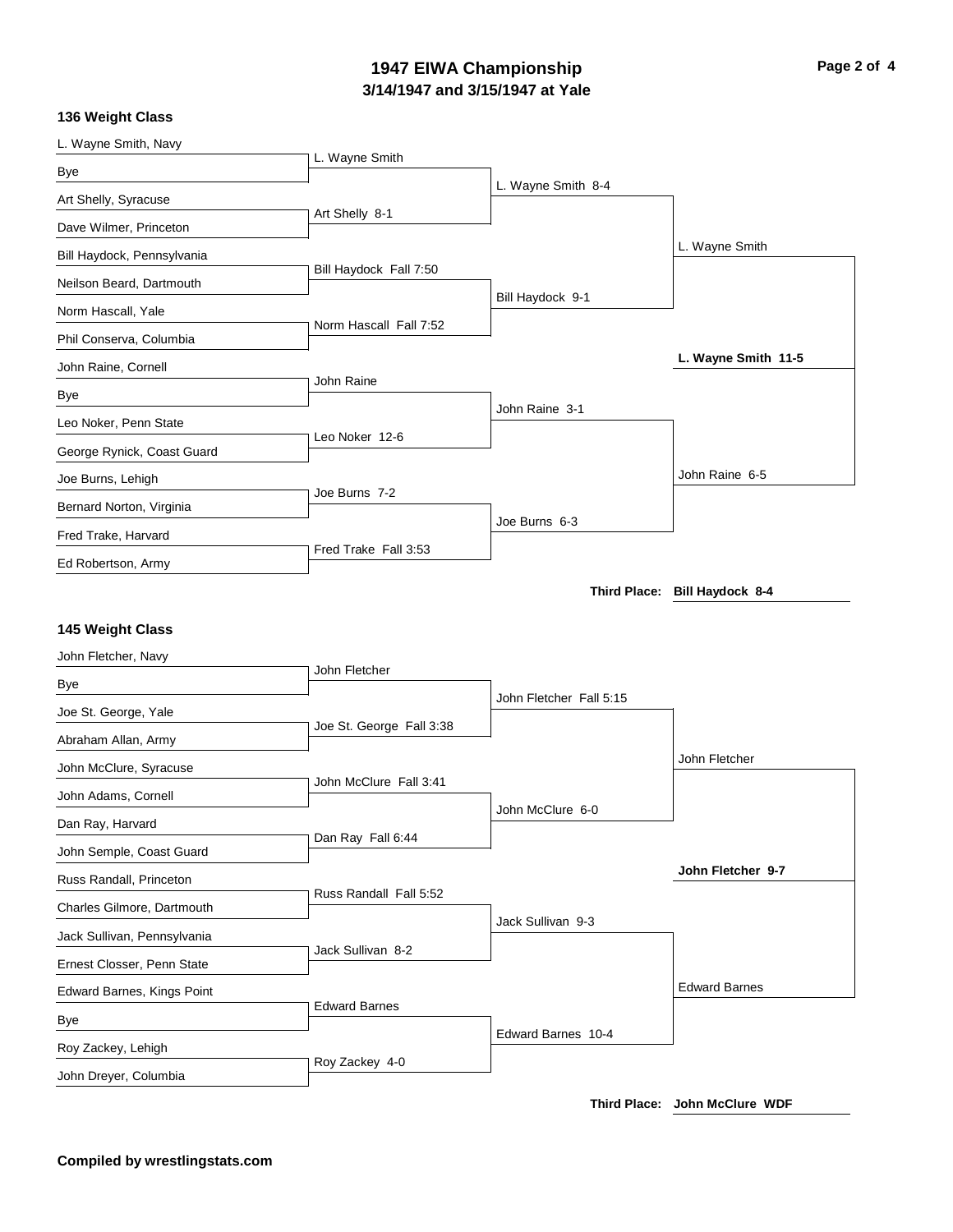# **3/14/1947 and 3/15/1947 at Yale 1947 EIWA Championship Page 3 of 4**

### **155 Weight Class**

| Eric Erikson, Lehigh          |                             |                      |                              |
|-------------------------------|-----------------------------|----------------------|------------------------------|
| Bye                           | Eric Erikson                |                      |                              |
| Ken O'Shaughnessy, Columbia   |                             | Eric Erikson 12-6    |                              |
| Stuart Carothers, Princeton   | Ken O'Shaughnessy Fall 7:45 |                      |                              |
| Grant Dixon, Penn State       |                             |                      | Eric Erikson 5-2             |
| Peter Larson, Dartmouth       | Grant Dixon 9-2             |                      |                              |
| Charles Moore, Syracuse       |                             | Grant Dixon 9-6      |                              |
| James Conant, Harvard         | Charles Moore Fall 5:18     |                      |                              |
| Stan Thevenet, Army           |                             |                      | Stan Thevenet 3-1            |
| Bye                           | Stan Thevenet               |                      |                              |
| John Stenger, Yale            |                             | Stan Thevenet 3-2    |                              |
| Ion MacConochie, Virginia     | John Stenger 6-4            |                      |                              |
| Charles Hathaway, Navy        |                             |                      | <b>Stan Thevenet</b>         |
| <b>Bill Bartells, Cornell</b> | Charles Hathaway 10-1       |                      |                              |
| Dick Gotchel, Pennsylvania    |                             | Charles Hathaway 6-1 |                              |
| Jules Dupreza, Coast Guard    | Dick Gotchel 4-0            |                      |                              |
|                               |                             |                      | Third Place: Grant Dixon 2-0 |
|                               |                             |                      |                              |
| 165 Weight Class              |                             |                      |                              |
| John Chafee, Yale             | John Chafee Fall 1:08       |                      |                              |
| Steven Bendell, Virginia      |                             | John Chafee 11-6     |                              |
| Fred Reeve, Cornell           | Fred Reeve 7-3              |                      |                              |
| George Hershey, Pennsylvania  |                             |                      | John Chafee                  |
| Don Louria, Harvard           | Don Louria                  |                      |                              |
| Bye                           |                             | Don Louria 5-4       |                              |
| Warner Wood, Princeton        | Warner Wood 1-0             |                      |                              |
| Charles Olentine, Army        |                             |                      |                              |
| Ed Erikson, Lehigh            |                             |                      | Ed Erikson Fall 8:45         |
| Bye                           | Ed Erikson                  |                      |                              |
| Bob Wisherd, Navy             |                             | Ed Erikson 8-7       |                              |
| Fred Klett, Dartmouth         | Bob Wisherd Fall 2:59       |                      |                              |
| John Keenan, Columbia         |                             |                      | Ed Erikson 8-2               |
| James Clune, Coast Guard      | John Keenan 7-4             |                      |                              |
| George Vohden, Syracuse       |                             | John Keenan 10-3     |                              |
| Earl Long, Penn State         | George Vohden 9-8           |                      |                              |
|                               |                             |                      |                              |

**Third Place: Don Louria 11-2**